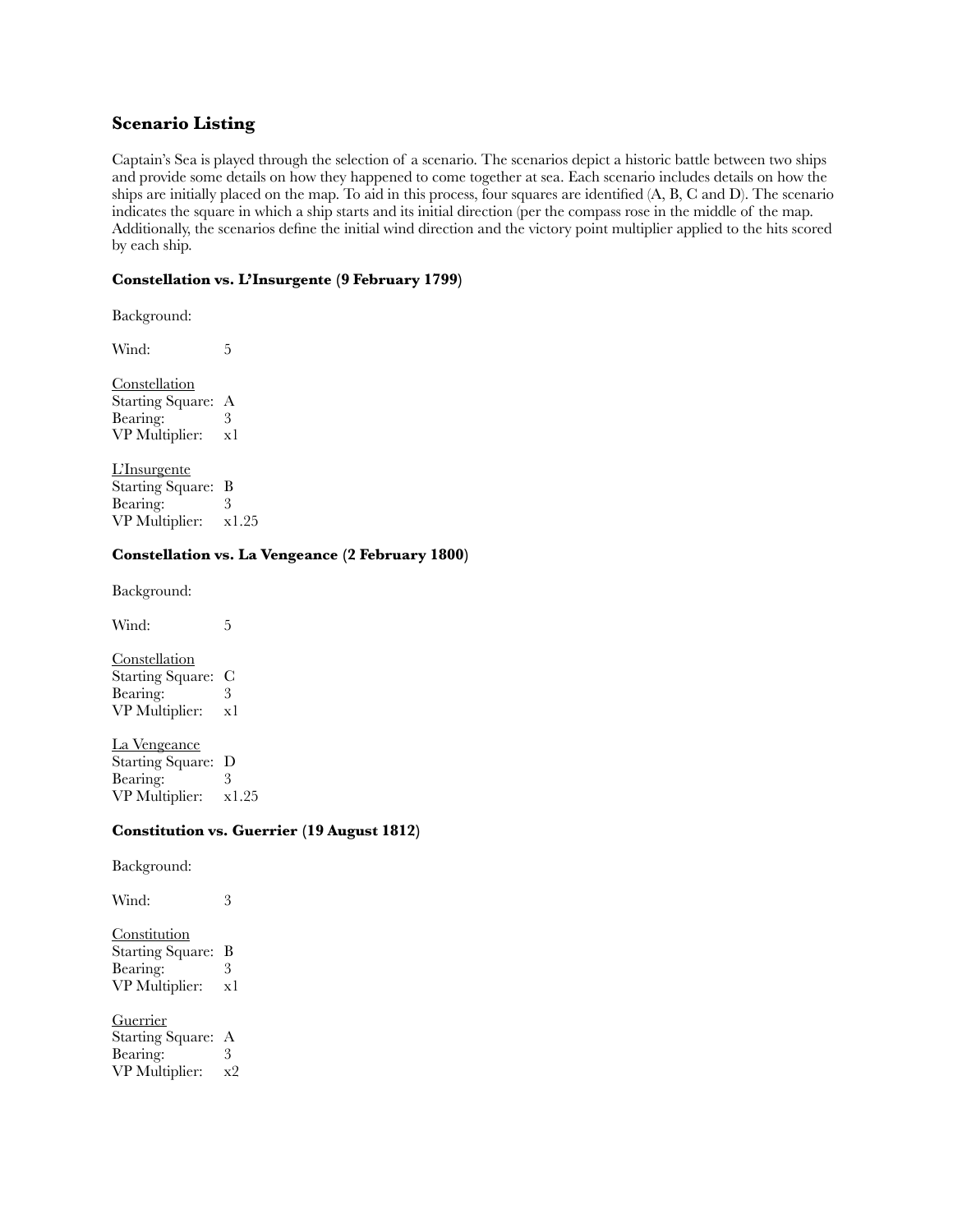# **President vs. Belvidera (23 August 1812)**

Background:

Wind: 4

President Starting Square: C Bearing: 3<br>VP Multiplier: x1 VP Multiplier:

Belvidera Starting Square: D<br>Bearing: 3 Bearing: VP Multiplier: x1.5

# **United States vs. Macedonian (25 October 1812)**

Background:

Wind: 5 United States Starting Square: B

Bearing: 3<br>VP Multiplier: x1 VP Multiplier:

Macedonian Starting Square: A Bearing: 3 VP Multiplier: x1.5

### **Congress vs. Galatea (31 October 1812)**

Background:

Wind: 8

Congress Starting Square: C Bearing: 3 VP Multiplier: x1

Galatea Starting Square: D Bearing: 3 VP Multiplier: x1.5

### **Constitution vs. Java (29 December 1812)**

Background:

Wind: 5

**Constitution** Starting Square: B Bearing: 3<br>VP Multiplier: x1 VP Multiplier: